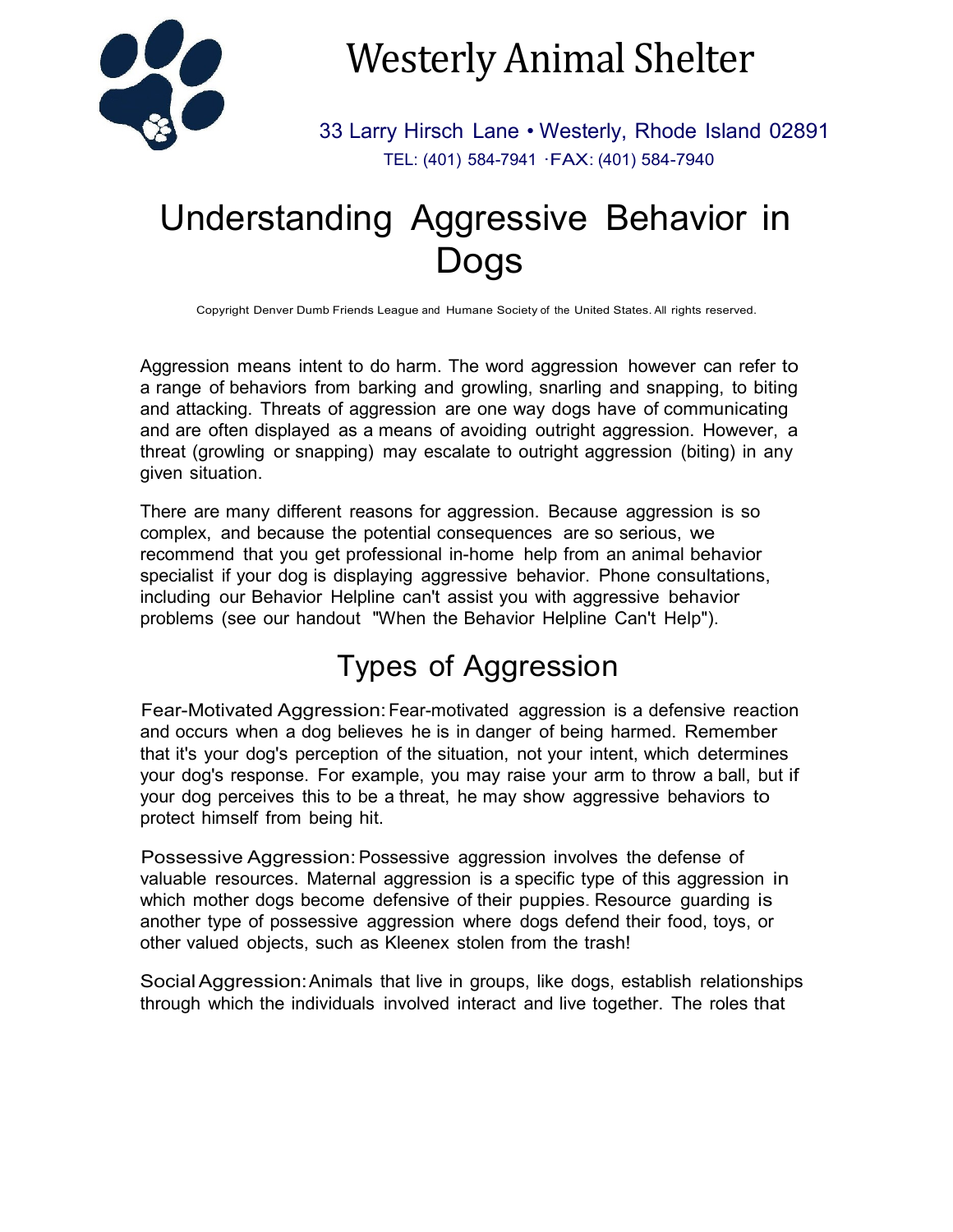the individuals play within the relationship can change with each new day or situation and can be affected by the presence of various resources, such as food, toys, and attention from people. Social aggression can also occur when there is lack of communication within the relationship. Social aggression can be complex and not best resolved through physical force. Practicing nothing in life is free (see our handout on this technique) is a good way to establish a strong stable relationship with your dogs and reduce instability in the home.

**Frustration Aggression:** Some dogs, if restrained when aroused, excited, or fearful can be aggressive toward the person restraining them or show aggression towards a passing person or animal. A dog being held back by the collar for instance may turn and bite the hand on the collar. A dog may also show aggression towards a person walking by them when they are in a cage, crate, car, or when on a leash. Redirected Aggression is a type of frustration aggression. If a dog is aroused into an aggressive response by a person or animal, he may redirect this aggression onto someone nearby. Owners for instance are often bitten when they try to intervene in a fight between two family dogs. Another example occurs when there are two family dogs who become excited when a person or dog passes by the yard. The two dogs, which are confined behind the fence, then turn and attack each other because the fence prevented them from getting to the intruder.

**Pain-elicited Aggression:** An otherwise friendly and social dog may also bite or snap if touched when he is in pain. You may be treating him or attempting to help him, but he perceives any touch from you as potentially painful and snaps or bites to make you go away. If you are working with a dog in pain, it is a good precaution to muzzle the dog. Some training tools that inflict pain, such as prong collars, may provoke a dog to pain-elicited aggression. We do not recommend using tools that cause pain or fear.

**Predation** is usually considered to be a unique kind of aggressive behavior, because it's motivated by the intent to obtain food, and not primarily by the intent to harm or intimidate. Some breeds have high incidences of this based off of breed characteristics.

#### **Individual Variation**

Dogs differ in their likelihood to show aggressive behavior in any particular situation. Some dogs tend to respond aggressively with very little stimulation. Others may be subjected to all kinds of threatening stimuli and events, and never attempt to bite. The difference in this threshold at which a dog displays aggressive behavior is influenced by both environmental and genetic factors. If this threshold is low, a dog will be more likely to bite. Raising the threshold makes a dog less likely to respond aggressively. This threshold can be raised using behavior modification techniques. How easily the threshold can be changed is influenced by the dog's gender, age, breed, general temperament, and by whether the appropriate behavior modification techniques are chosen and